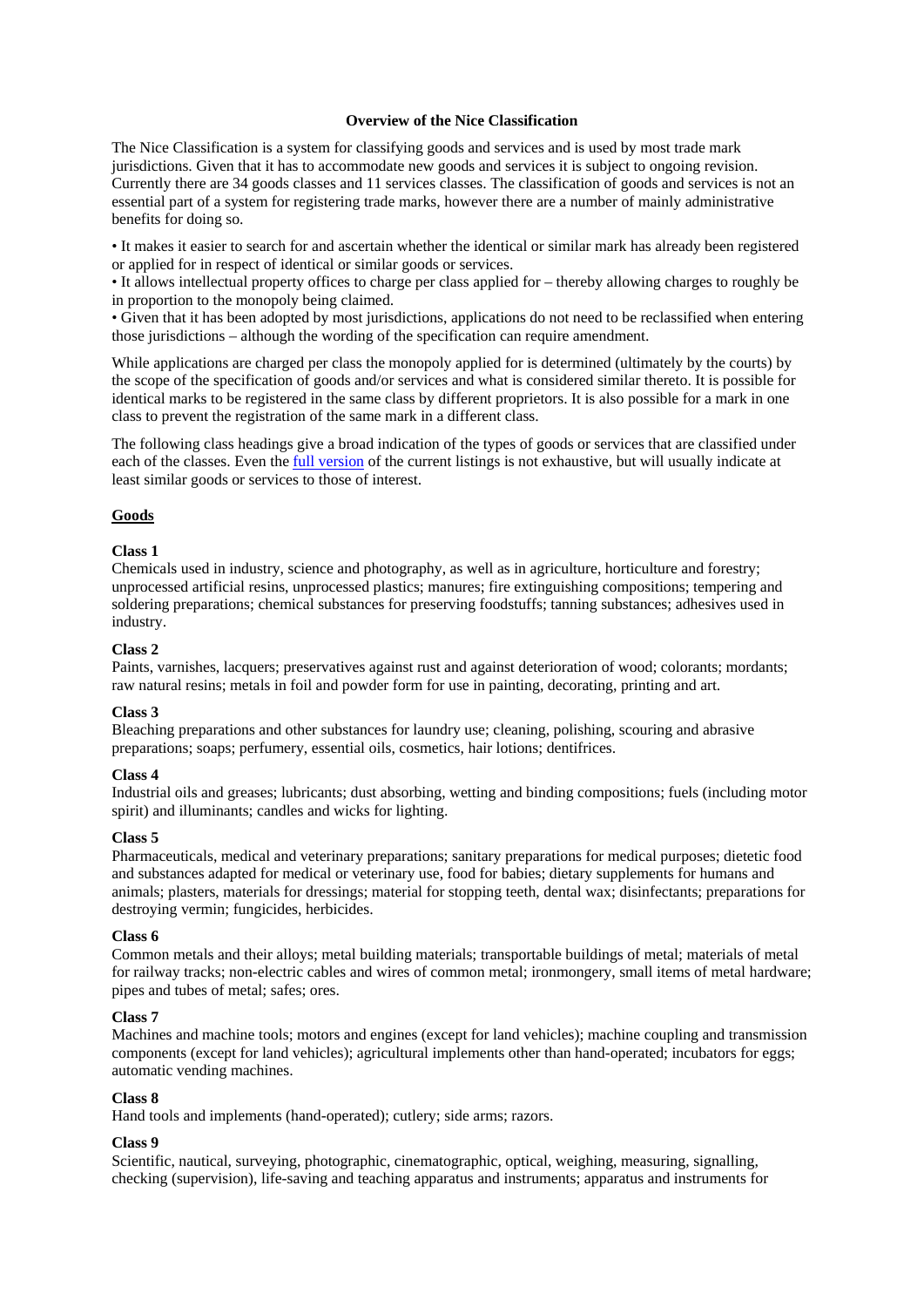conducting, switching, transforming, accumulating, regulating or controlling electricity; apparatus for recording, transmission or reproduction of sound or images; magnetic data carriers, recording discs; compact discs, DVDs and other digital recording media; mechanisms for coin-operated apparatus; cash registers, calculating machines, data processing equipment, computers; computer software; fire-extinguishing apparatus.

### **Class 10**

Surgical, medical, dental and veterinary apparatus and instruments; artificial limbs, eyes and teeth; orthopedic articles; suture materials.

### **Class 11**

Apparatus for lighting, heating, steam generating, cooking, refrigerating, drying, ventilating, water supply and sanitary purposes.

# **Class 12**

Vehicles; apparatus for locomotion by land, air or water.

### **Class 13**

Firearms; ammunition and projectiles; explosives; fireworks.

### **Class 14**

Precious metals and their alloys; jewellery, precious stones; horological and chronometric instruments.

### **Class 15**

Musical instruments.

### **Class 16**

Paper and cardboard; printed matter; bookbinding material; photographs; stationery; adhesives for stationery or household purposes; artists' materials; paintbrushes; typewriters and office requisites (except furniture); instructional and teaching material (except apparatus); plastic materials for packaging; printers' type; printing blocks.

# **Class 17**

Unprocessed and semi-processed rubber, gutta-percha, gum, asbestos, mica and substitutes for all these materials; plastics in extruded form for use in manufacture; packing, stopping and insulating materials; flexible pipes, not of metal.

### **Class 18**

Leather and imitations of leather; animal skins, hides; trunks and travelling bags; umbrellas and parasols; walking sticks; whips, harness and saddlery.

### **Class 19**

Building materials (non-metallic); non-metallic rigid pipes for building; asphalt, pitch and bitumen; non-metallic transportable buildings; monuments, not of metal.

### **Class 20**

Furniture, mirrors, picture frames; unworked or semi-worked bone, horn, ivory, whalebone or mother-of-pearl; shells; meerschaum; yellow amber.

### **Class 21**

Household or kitchen utensils and containers; combs and sponges; brushes (except paintbrushes); brush-making materials; articles for cleaning purposes; steelwool; unworked or semi-worked glass (except glass used in building); glassware, porcelain and earthenware.

### **Class 22**

Ropes and string; nets; tents, awnings and tarpaulins; sails; sacks; padding and stuffing materials (except of paper, cardboard, rubber or plastics); raw fibrous textile materials.

### **Class 23**

Yarns and threads, for textile use.

### **Class 24**

Textiles and substitutes for textiles; bed covers; table covers.

# **Class 25**

Clothing, footwear, headgear.

### **Class 26**

Lace and embroidery, ribbons and braid; buttons, hooks and eyes, pins and needles; artificial flowers.